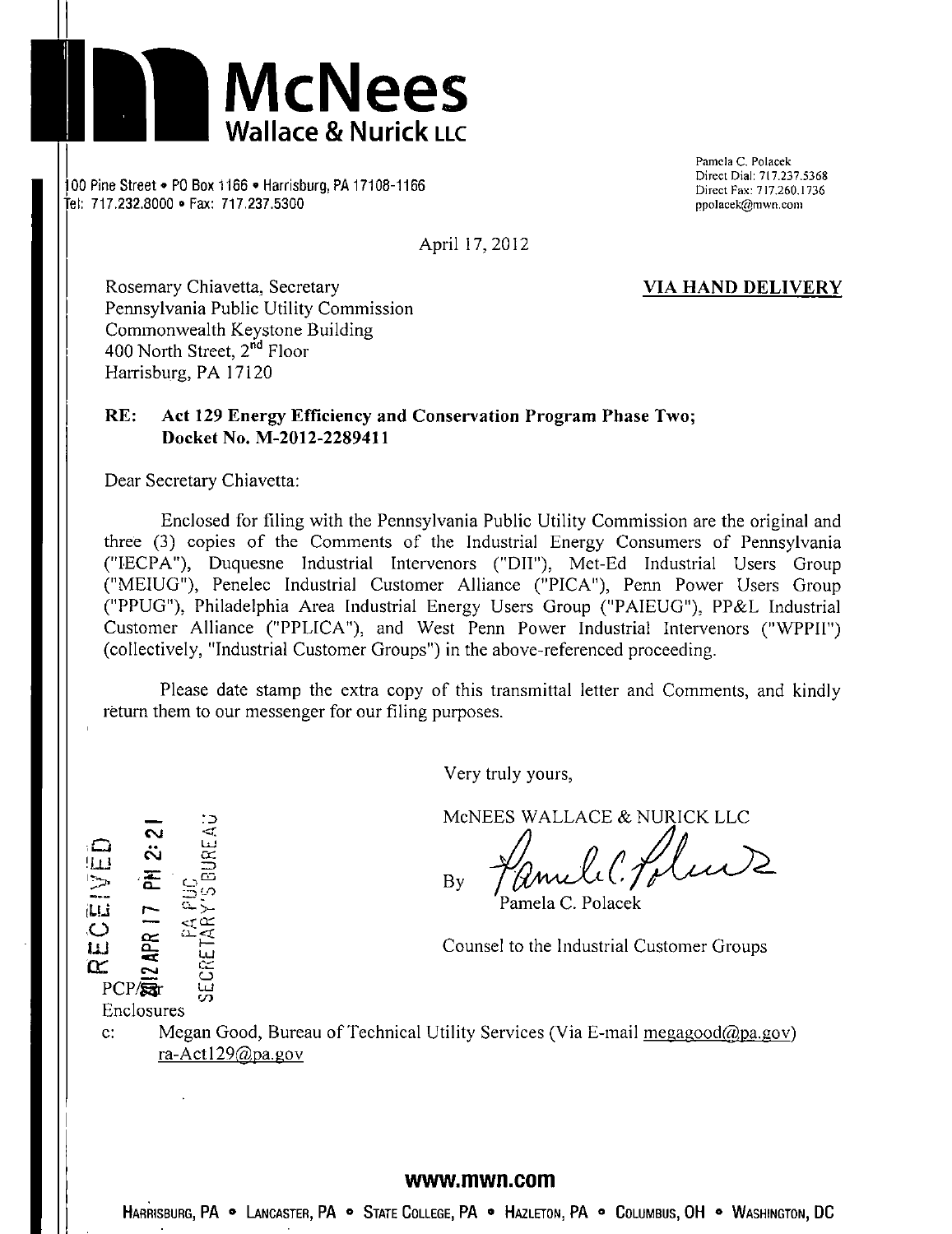# **BEFORE THE PENNSYLVANIA PUBLIC UTILITY COMMISSION**

 $\mathcal{L}$ 

Act 129 Energy Efficiency and<br>Conservation Program Phase Two

Conservation Phase Two Docket No. M-2012-2289411

# **COMMENTS OF THE INDUSTRIAL CUSTOMER GROUPS**

لصة | ||<br>|- $\mathbf{L}$ **o tr**  2012 APR 17 PM 2: 2

u.,

 $\approx$ 

 $\stackrel{\text{\tiny{12}}}{\approx}$ **LU V)** 

Pamela C. Polacek (PA I.D. No. 78276) Teresa K. Schmittberger (PA I.D. No. 311082) McNees Wallace & Nurick LLC 100 Pine Street P.O. Box 1166 Harrisburg, PA 17108-1166 Phone: (717) 232-8000 Fax: (717) 237-5300

Counsel to Industrial Energy Consumers of Pennsylvania, Duquesne Industrial Intervenors, Met-Ed Industrial Users Group, Penelec Industrial Customer Alliance, Penn Power Users Group, Philadelphia Area Industrial Energy Users Group, PP&L Industrial Customer Alliance, and West Penn Power Industrial Intervenors

Dated: April 17,2012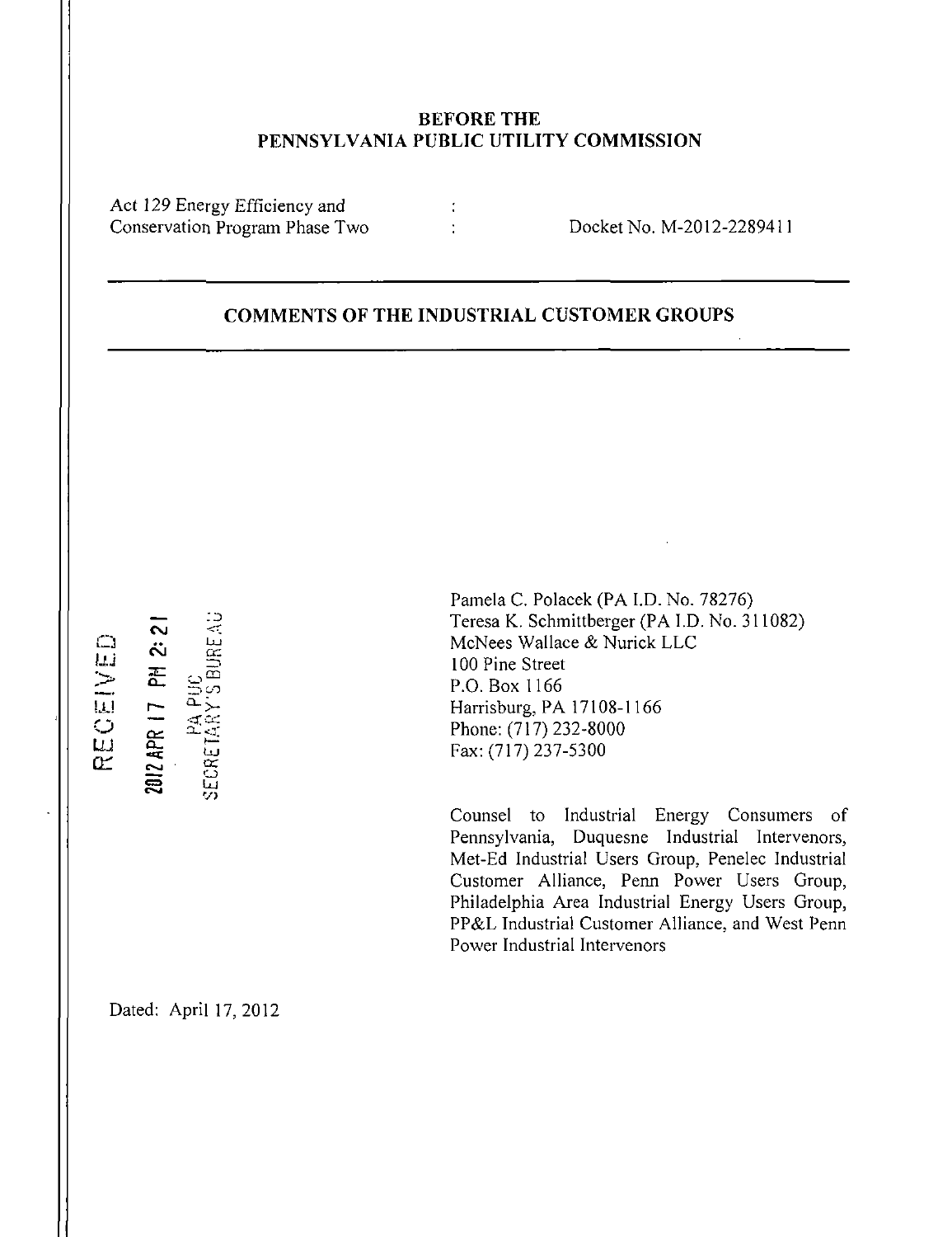The Pennsylvania Public Utility Commission's ("Commission") has commenced its investigative process to determine whether the Energy Efficiency and Conservation ("EE&C") Plans under Act 129 will be reauthorized. The Commission issued a Secretarial Letter setting forth specific issues for comment by interested parties regarding the reauthorization investigation process. The Industrial Energy Consumers of Pennsylvania ("IECPA") is an association of energy-intensive industrial companies operating facilities across the Commonwealth of Pennsylvania. IECPA'S members consume in excess of 25% of the industrial electricity in Pennsylvania and employ approximately 41,000 workers. Also sponsoring these Comments are coalitions of industrial customers receiving service from most of the Commonwealth's electric distribution companies ("EDCs"): Duquesne Industrial Intervenors ("DII"), Met-Ed Industrial Users Group ("MEIUG"), Penelec Industrial Customer Alliance ("PICA"), Penn Power Users Group ("PPUG"), Philadelphia Area Industrial Energy Users Group ("PAIEUG"), PP&L Industrial Customer Alliance ("PPLICA"), and West Penn Power Industrial Intervenors ("WPPII") (collectively, "Industrial Customer Groups").

The Industrial Customer Groups applaud the Commission's proactive approach to investigating whether to reauthorize the Act 129 plans. The Industrial Customer Groups submit these initial comments in response to the Secretarial Letter, and intend to actively participate in subsequent stages of this investigation to address issues related to Large Commercial  $\&$ Industrial ("Large C&I") customers.

#### **1. Planning Timeline**

The Secretarial Letter includes a proposed timeline for consideration of whether to continue the Act 129 programs and, if the programs are extended, for litigation of the plans. The Commission anticipates that it will release its Tentative Implementation Order and the Statewide Evaluator's studies concurrently on May 10, 2012. The Final Implementation Order will be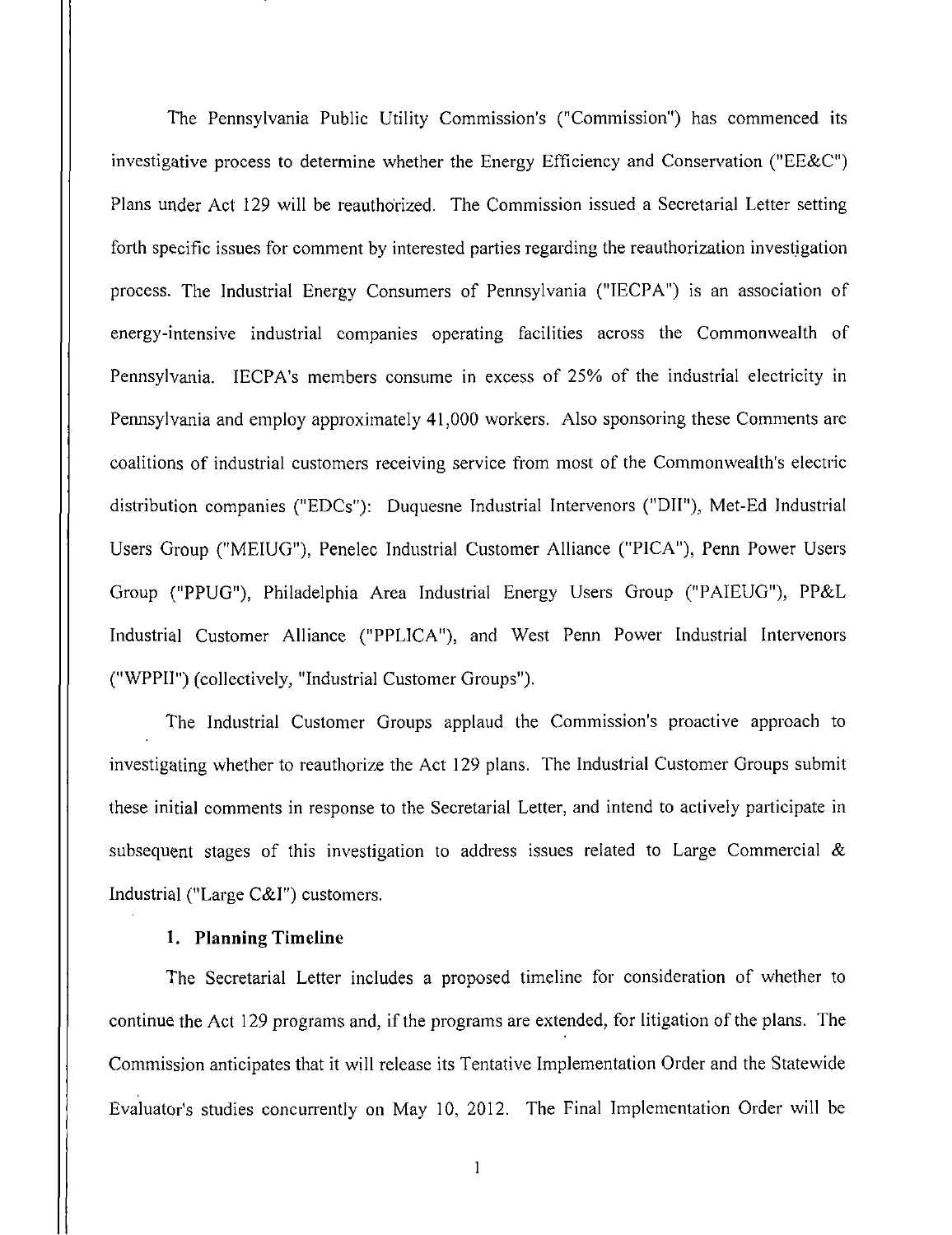addressed at the Commission's August 2, 2012, Public Meeting. The timeline will result in all Electric Distribution Companies ("EDCs") submitting plans on November 1, 2012, and the Commission ruling on the plans by February 28, 2013.

The Statewide Evaluator's studies will be very important to the determination of whether to extend the Act 129 plans. The Industrial Customer Groups and other stakeholders will need sufficient time to analyze the studies prior to commenting on whether the studies support continuation of the plans. The June 25, 2012, date for comments appears to provide sufficient time for this analysis. The Industrial Customer Groups request that the Commission schedule a technical conference with the Statewide Evaluator approximately two or three weeks after the studies are issued to discuss any questions regarding the studies.

Finally, in the Tentative Implementation Order, the Industrial Customer Groups suggest that the Commission include a schedule and process for the issuance of the Statewide Evaluator's study regarding demand response. This process also should include a technical conference to discuss questions regarding the study with the Statewide Evaluator.

## **2. Length of Second EE&C Program**

The statute requires the PUC to periodically evaluate whether Energy Efficiency and Demand Reduction goals should be established. The Commission suggests that the next series of plans could be for a period of three, four or five years.

The Secretarial Letter recognizes that there are pros and cons for each of the potential plan lengths. The Industrial Customer Groups believe that it is essential to use the Statewide Evaluator annual reports regarding the individual plans as a basis to refine and modify the programs and measures if the plans are extended. The annual reports are being issued approximately 9 to 10 months after the conclusion of the plan year. To enable the parties to adequately adapt to the findings in those reports, the Industrial Customer Groups suggest that the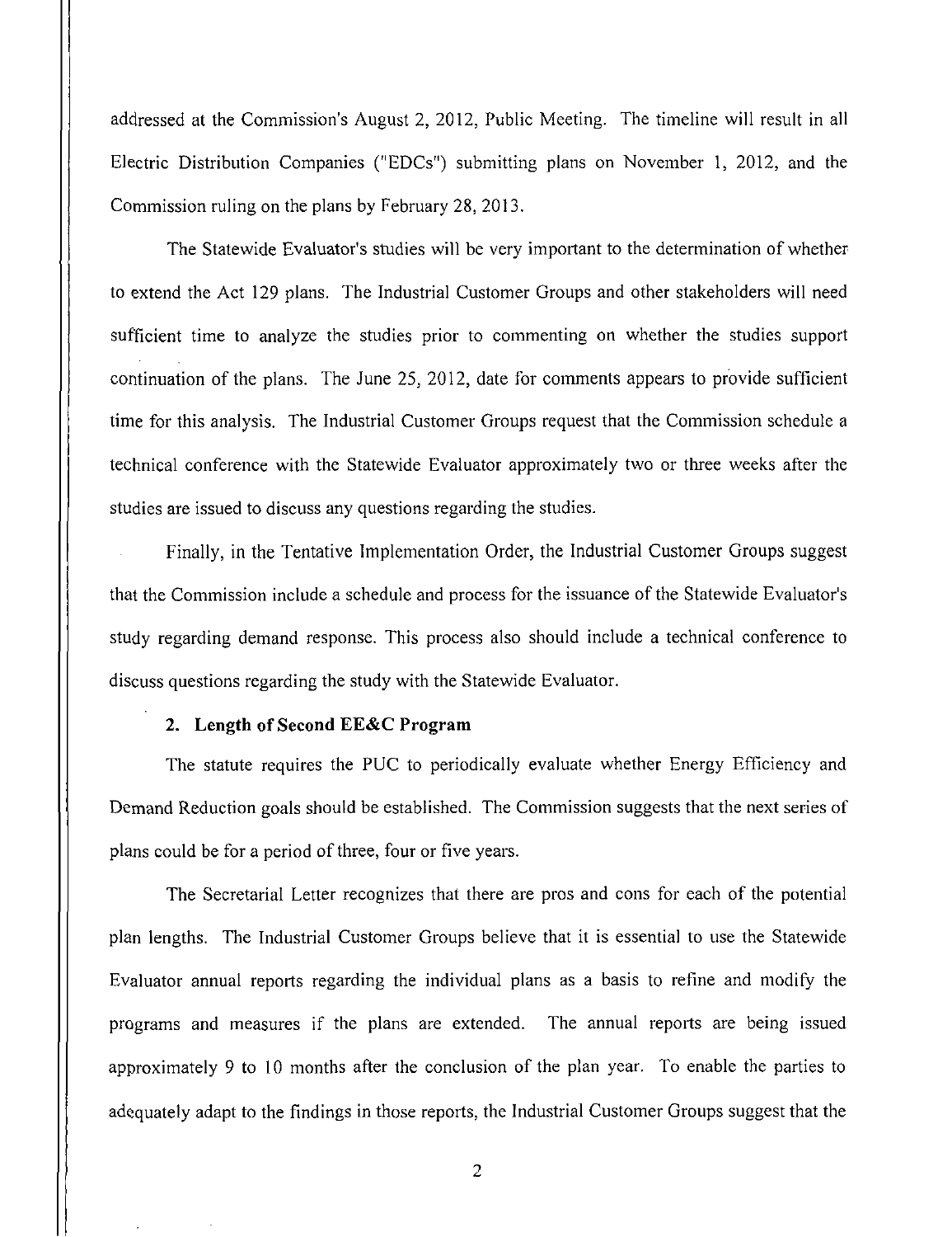next series of plans should be three years in length. A shorter duration will ensure that the ratepayers are not locked into longer term plans if subsequent Statewide Evaluator reports identify flaws in the current plans that need to be addressed.

## **3. Inclusion of a Demand Response Curtailment Program**

The Secretarial Letter discusses options to address the decision regarding whether to continue a demand response curtailment program. As the letter recognizes, because the Act 129 goals are based on performance during the summer of 2012, the stakeholders and the Commission will not have an analysis of the cost-effectiveness of the demand response portion of the plans when it issues its Final Implementation Order in August 2012. The Commission has asked the Statewide Evaluator to conduct a study regarding the demand response portion of the programs, which the Commission anticipates being available near the end of 2012.

It is very important to review the Statewide Evaluator's report prior to making a decision regarding the fate of the demand response portion of the plans. For larger customers, demand response options exist through the PJM Interconnection. The PJM demand response programs are purportedly providing customers with market signals regarding the appropriate value of their willingness to curtail usage during peak hours and emergency situations. Act 129 places additional demand reduction requirements on the EDCs and ratepayers are funding the activities needed to meet those additional requirements. The Commission must examine whether the cost paid by the ratepayers justifies the incremental value to ratepayers (if any) that is produced by meeting the additional requirements. This can only be done after the Commission and the stakeholders review the Statewide Evaluator's report. If the report shows that the demand reduction targets are not cost-effective, then the Industrial Customer Groups suggest that the Commission omit a demand reduction component from future EE&C Plans for larger customers and rely instead on the PJM programs. For smaller customers that may not have ready access to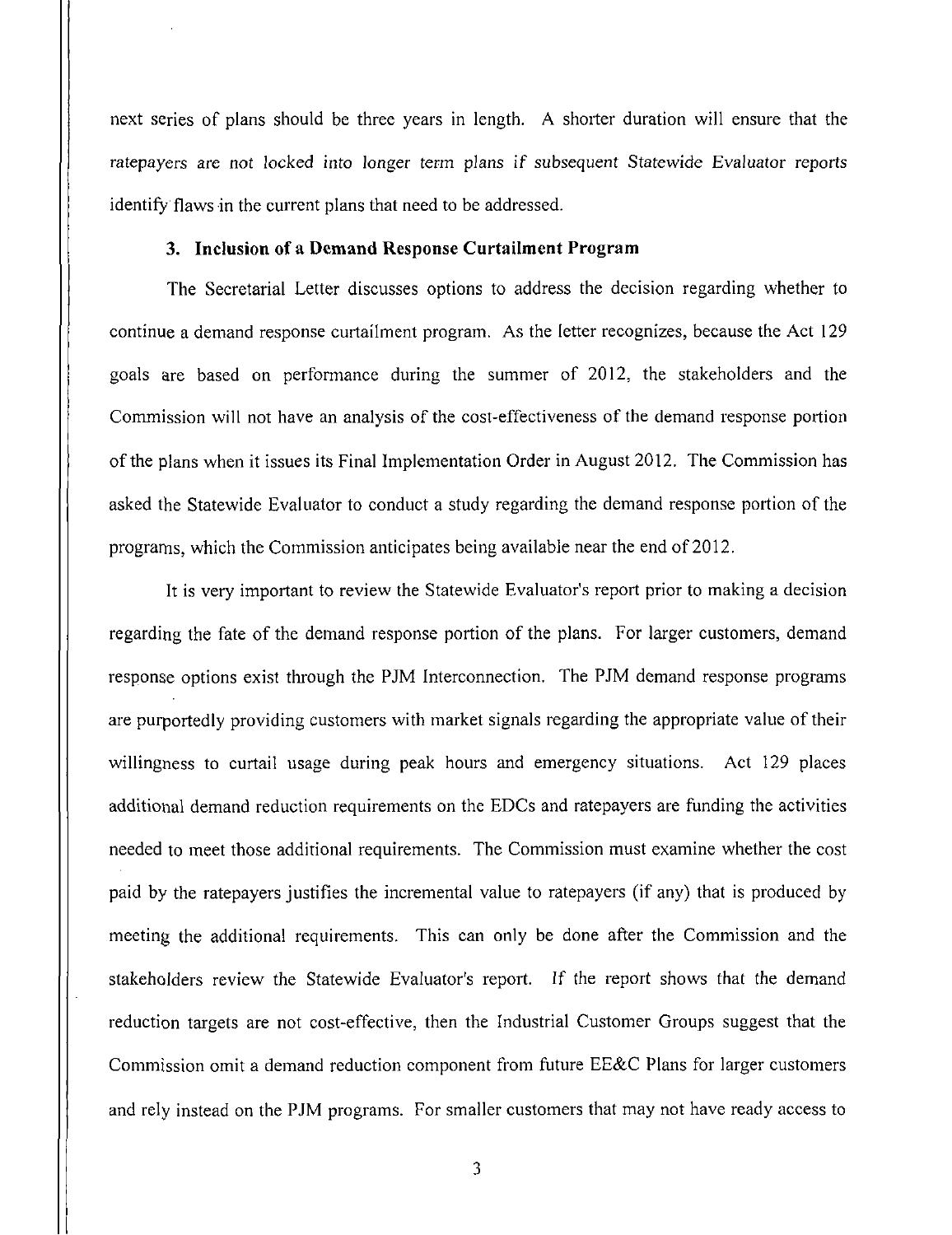the PJM programs, the Commission may decide that the demand reduction component could continue.

The Secretarial Letter outlines three options to address the demand reduction portion of the analysis. The Industrial Customer Groups favor establishing a three year Energy Efficiency plan with targets through May 31, 2016 (assuming that the Energy Efficiency portion of the plans are extended). After the demand reduction report is issued, the Commission and the stakeholders can evaluate whether to continue demand reduction targets beginning in the Summer of 2016, which would correspond with the first year of a potential third EE&C Plan.

# **4. Aligning EDC Targets and Funding Using Dollars per MWh of Expected Reductions.**

As the Commission recognizes, there is a wide range of budgets for the current EE&C Plans, but uniform percentages of energy and demand reduction targets. The Commission questions whether the budgets and reduction targets should be balanced in the next round of EE&C Plans.

The Industrial Customer Groups support balancing the reduction targets and budgets across the state. All EDCs should have funding for the next EE&C Plan based on a uniform dollar per MWh assumption. The disparity in the current budgets results from the historic disparity in bundled electric rates prior to restructuring. Continuing the current structure will perpetuate the historic disparities that existed prior to the expiration of the rate caps. Changing to a uniform dollar per MWh budget will ensure that customers in each EDC service territory are treated equitably and are not unreasonably disadvantaged by having to pay more for the EE&C Plan based on historic conditions that are no longer relevant. In addition, it will provide an incentive for EDCs to operate the plans in the most cost-effective manner.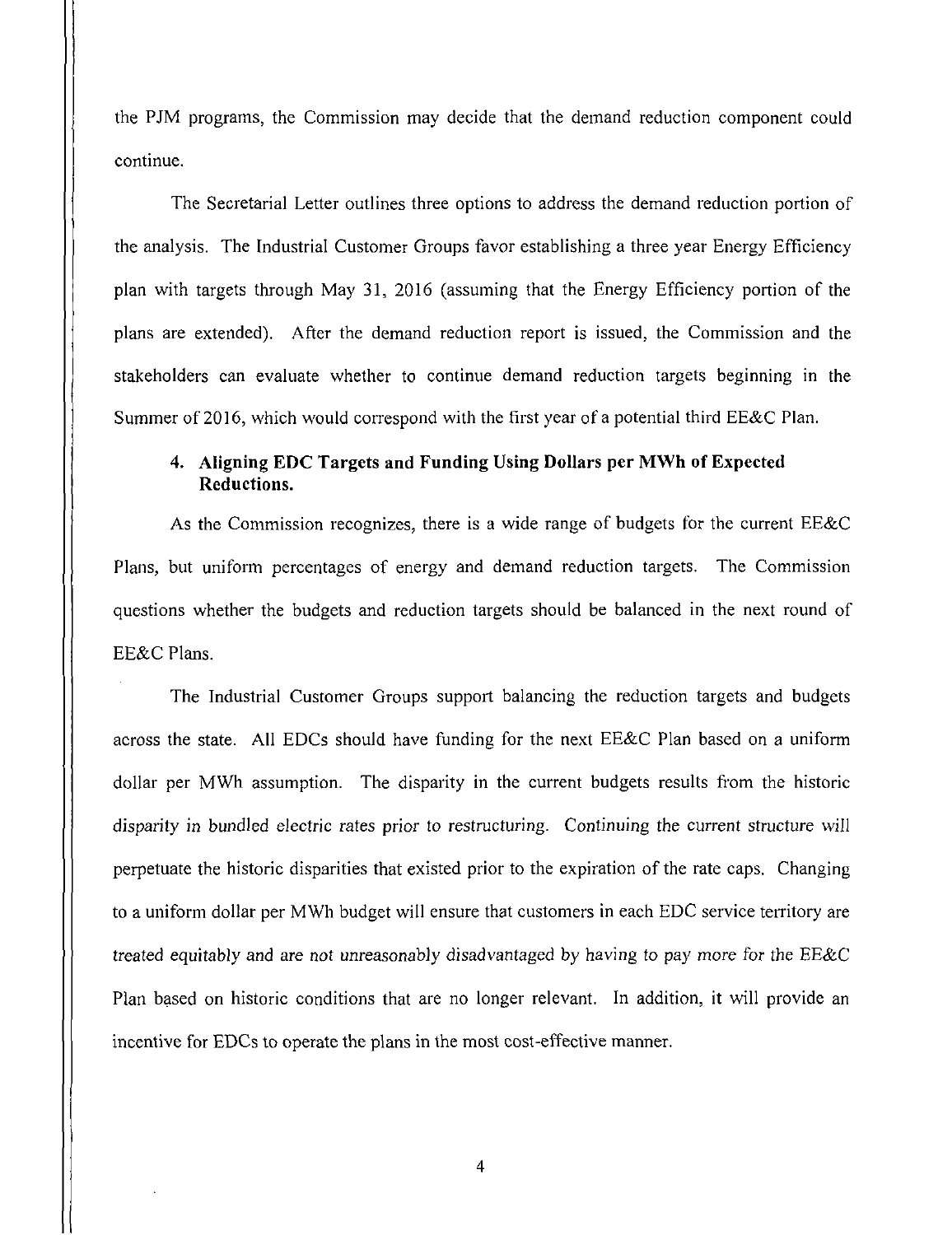## **5. Inclusion of a Reduction Target Carve-Out for the Government, Educational and Non-Profit Sector.**

The Industrial Customer Groups have no comments on this issue at this time, but reserve the opportunity to comment further in subsequent phases of this process.

#### **6. Inclusion of a Low-Income Sector Carve-Out.**

The Industrial Customer Groups have no comments on this issue at this time, but reserve the opportunity to comment further in subsequent phases of this process.

### **7. Transition Issues**

The Secretarial Letter seeks comments on several "transition" issues involving the transition from the current EE&C Plans to future EE&C Plans, if required. Two of those issues are of particular concern to the Industrial Customer Groups.

First, the Commission questions whether EDCs that exceed their energy reduction targets should receive "credit" in the next EE&C Plan for the excess. Initially, the Industrial Customer Groups respectfully suggest that it is more appropriate to classify the "credit" as accruing to the ratepayers of the EDC, rather than the EDC itself. Although the EDC is managing the EE&C Plan, ratepayers are funding the EE&C Plan. With respect to the substantive question, the Industrial Customer Groups support rolling any over-performance forward into the next plan and reducing the EDC's targets (and budget) correspondingly.

Second, the Commission similarly discusses the disposition of any unused portions of the budget for the original EE&C Plans. The Commission suggests that the funds could be used to continue plans even after the targets are met, or could be used for the second plan. Alternatively, the Commission questions whether the unused funds should be reconciled and returned to ratepayers. The Industrial Customer Groups support a full reconciliation of the EE&C Plan expenditures and budgets, with timely return of any unused amounts to the ratepayers. When the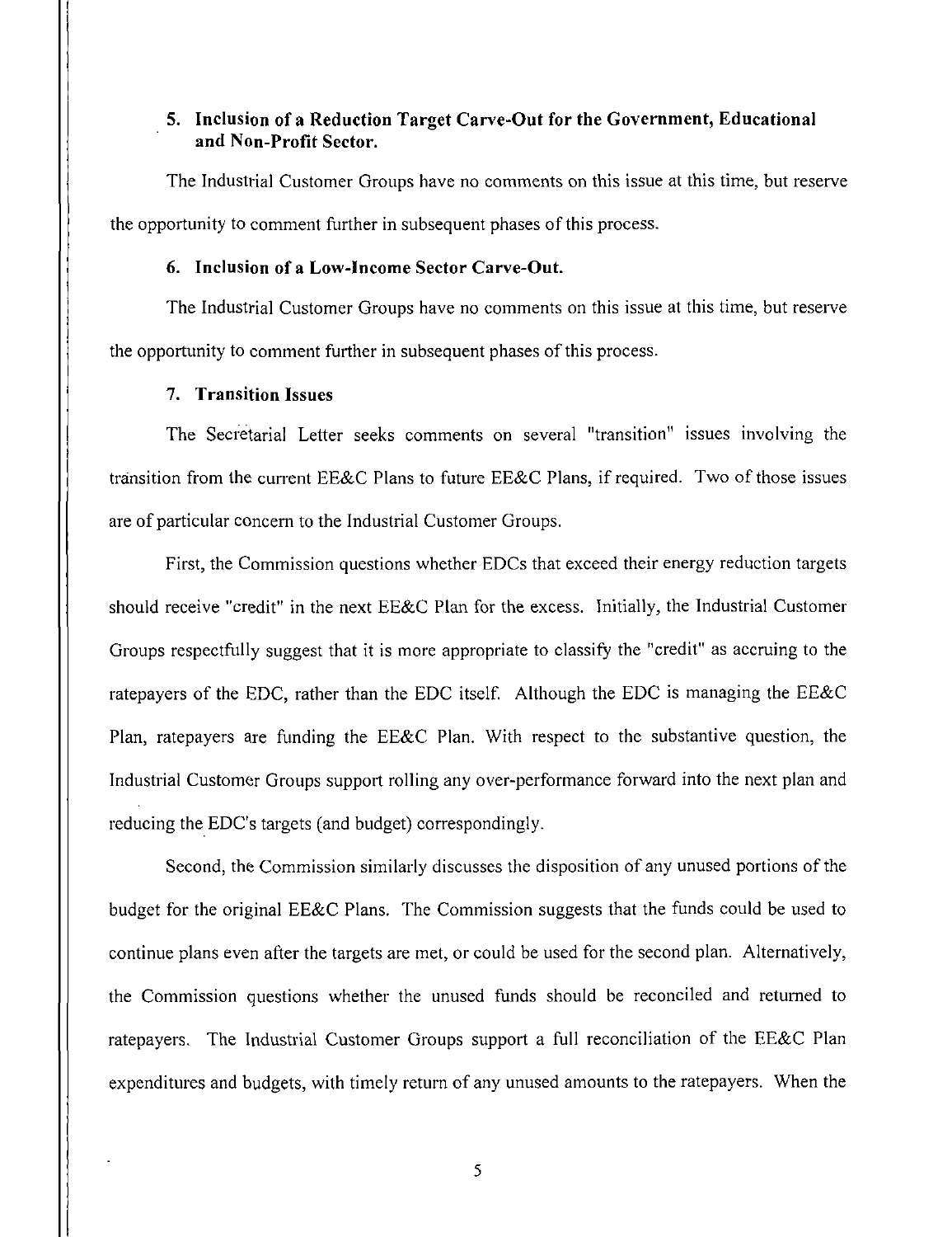parties litigated the original plans, the surcharges were calculated based on projections of costs that would subsequently be reconciled based on the actual costs for each customer class. The reconciliation should occur as anticipated. If there is a refund that is required, it should be done on class-specific basis and implemented in the first year after the expiration of the current plans.

Finally, the Commission seeks input on the energy forecast that should be used to measure any subsequent demand and energy reduction targets. The Industrial Customer Groups take no position on this issue at this time; however, the Industrial Customer Groups are concerned that the forecast accurately reflect the impact that the economic recession has had on actual demand over the last three to four years.

#### **8. Other Act 129 Program Design Issues.**

The Commission notes that the reconciliation processes for the EDCs vary and do not include interest, and requests comments on whether to standardize the procedures. The Industrial Customer Groups support standardizing the reconciliation process. In addition, if the Commission is going to include annual energy reduction targets in the next plan, then it may be advantageous to ensure that the surcharges for each year are based on the projected costs to attain the targets for that year, and are timely reconciled to actual costs, with interest.

## **9. Other Issues**

In addition to the issues raised in the Secretarial Letter, the Industrial Customer Groups have three issues for the Commission to consider in its Tentative Implementation Order.

First, the Industrial Customer Groups recommend that the Commission consider whether it will continue to approve measures that have a TRC value of less than 1.0 (i.e., that are not cost-effective). Although the Commission's initial Implementation Order determined that every customer class required at least one energy efficiency and one demand reduction measure, the Commission also has the authority to terminate any part of a plan if the Commission determines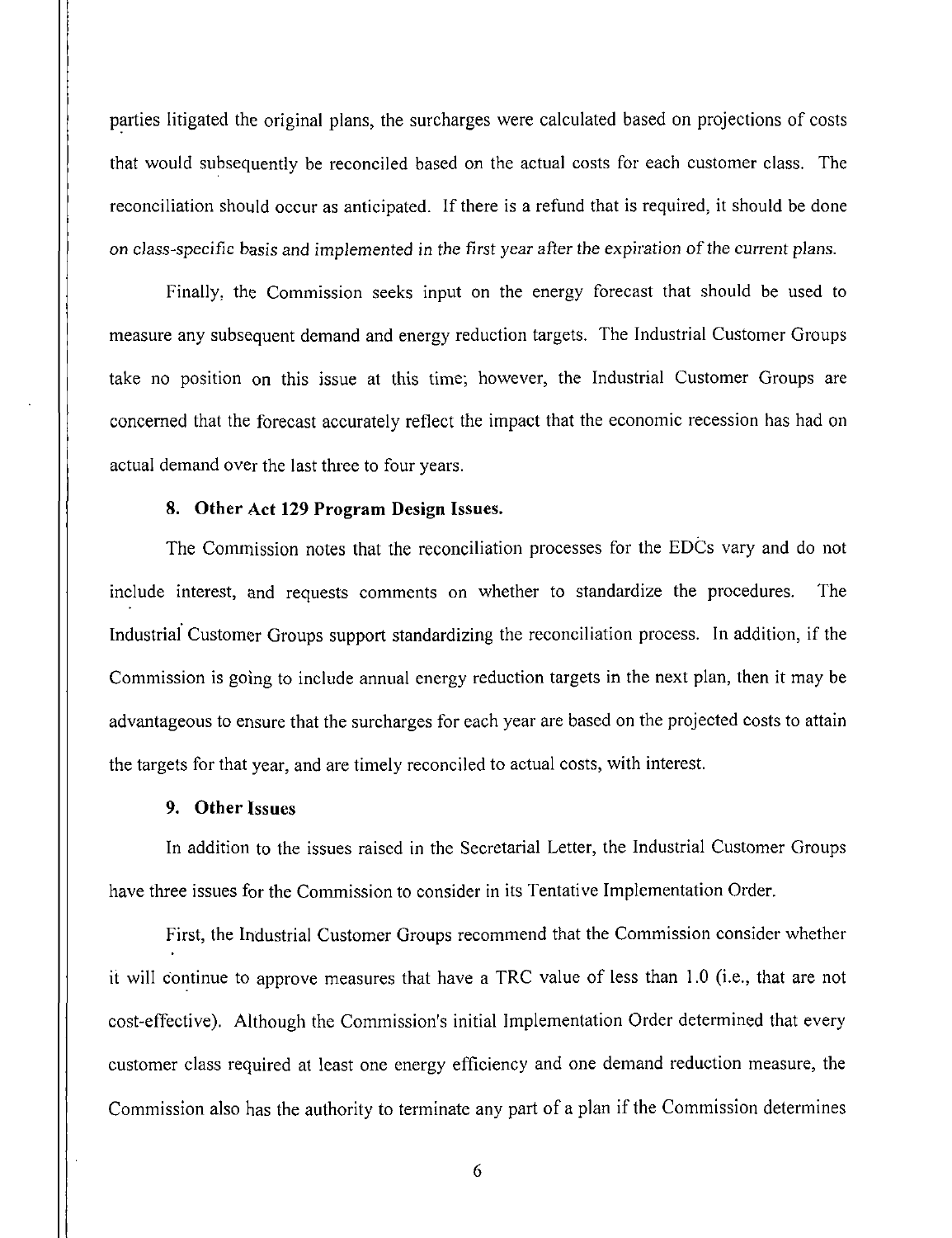that the measure will not achieve the required reductions in cost-effective manner. See 66 Pa. C.S. § 2806.1(b)(2). Based on the results and experiences of the first plans, the Commission may want to revisit that initial determination if the plans are extended and omit any measures that are not cost-effective.

Second, the Commission should examine the use of the plan funds, including how much of the funds are being provided to ratepayers as incentives, how much is being used for equipment, how much is allocated to utility administrative costs and how much is being used to pay third parties (such as conservation service providers and other consultants). If the plans will continue, then the Commission should continually evaluate how to make the plans more efficient and ensure that ratepayers are getting the maximum return on their investment.

Third, the Commission should consider the addition of a provision that allows larger customers who undertake more substantial projects outside of the plan process to forego payment of the plan surcharges. For some customers and manufacturing processes, a substantial investment may be necessary to achieve efficiency goals. As an incentive for a customer to undertake a more substantial project, the Commission could consider exempting the customer from paying the EE&C surcharge in recognition-of the investment that the customer is making in their own project. Other states, such as Ohio, have included similar "self-supply" options for customers who undertake energy efficiency projects outside of the formal plan context.